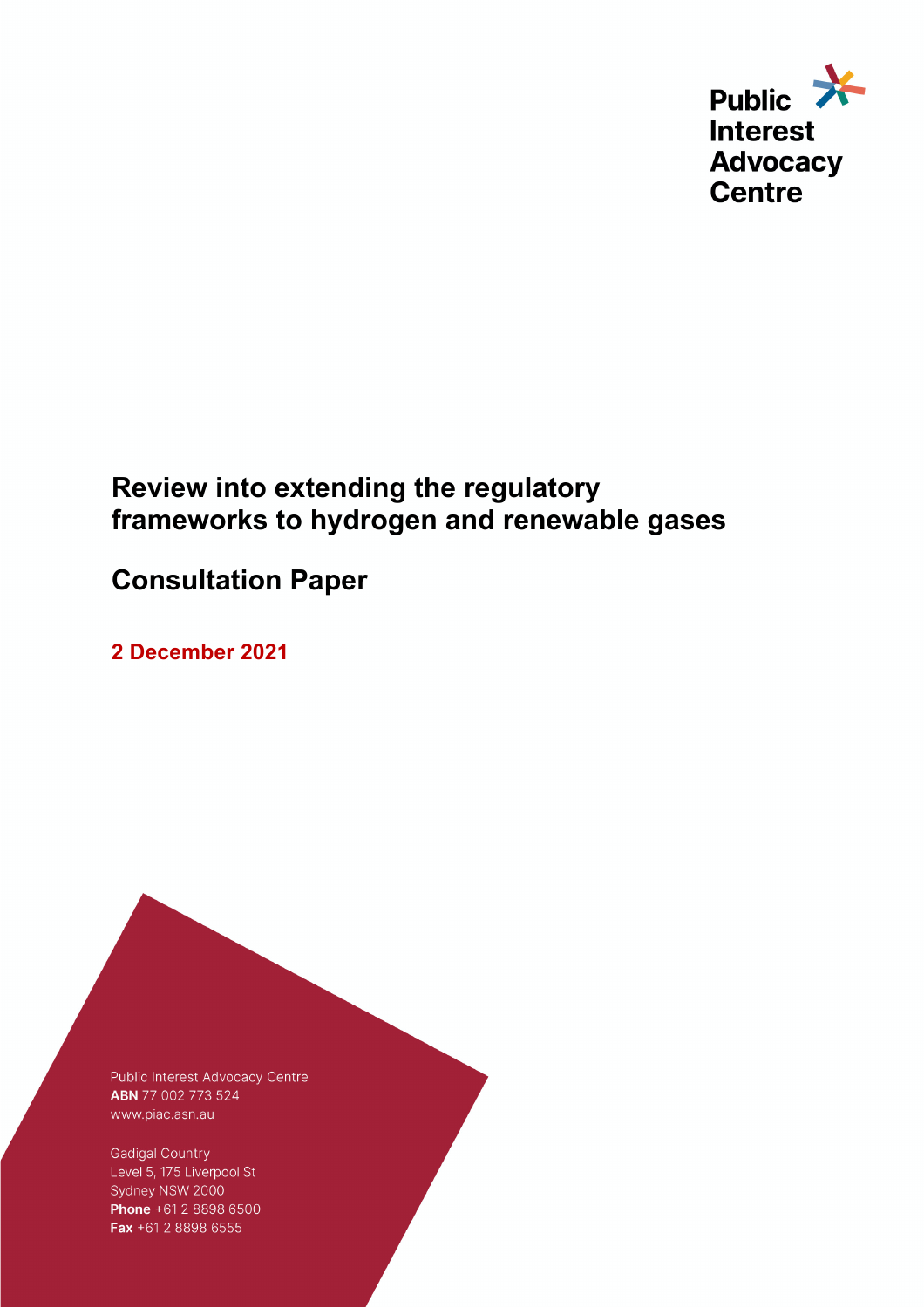### **About the Public Interest Advocacy Centre**

The Public Interest Advocacy Centre (PIAC) is leading social justice law and policy centre. Established in 1982, we are an independent, non-profit organisation that works with people and communities who are marginalised and facing disadvantage.

PIAC builds a fairer, stronger society by helping to change laws, policies and practices that cause injustice and inequality. Our work combines:

- legal advice and representation, specialising in test cases and strategic casework;
- research, analysis and policy development; and
- advocacy for systems change and public interest outcomes.

## **Energy and Water Consumers' Advocacy Program**

The Energy and Water Consumers' Advocacy Program works for better regulatory and policy outcomes so people's needs are met by clean, resilient and efficient energy and water systems. We ensure consumer protections and assistance limit disadvantage, and people can make meaningful choices in effective markets without experiencing detriment if they cannot participate. PIAC receives input from a community-based reference group whose members include:

- Affiliated Residential Park Residents Association NSW;
- Anglicare;
- Combined Pensioners and Superannuants Association of NSW;
- Energy and Water Ombudsman NSW;
- Ethnic Communities Council NSW;
- Financial Counsellors Association of NSW;
- NSW Council of Social Service;
- Physical Disability Council of NSW;
- St Vincent de Paul Society of NSW;
- Salvation Army;
- Tenants Union NSW; and
- The Sydney Alliance.

### **Contact**

Douglas McCloskey Public Interest Advocacy Centre Level 5, 175 Liverpool St Sydney NSW 2000

T: (02) 8898 6534 E: dmccloskey@piac.asn.au

Website: www.piac.asn.au



Public Interest Advocacy Centre

@PIACnews

The Public Interest Advocacy Centre office is located on the land of the Gadigal of the Eora Nation.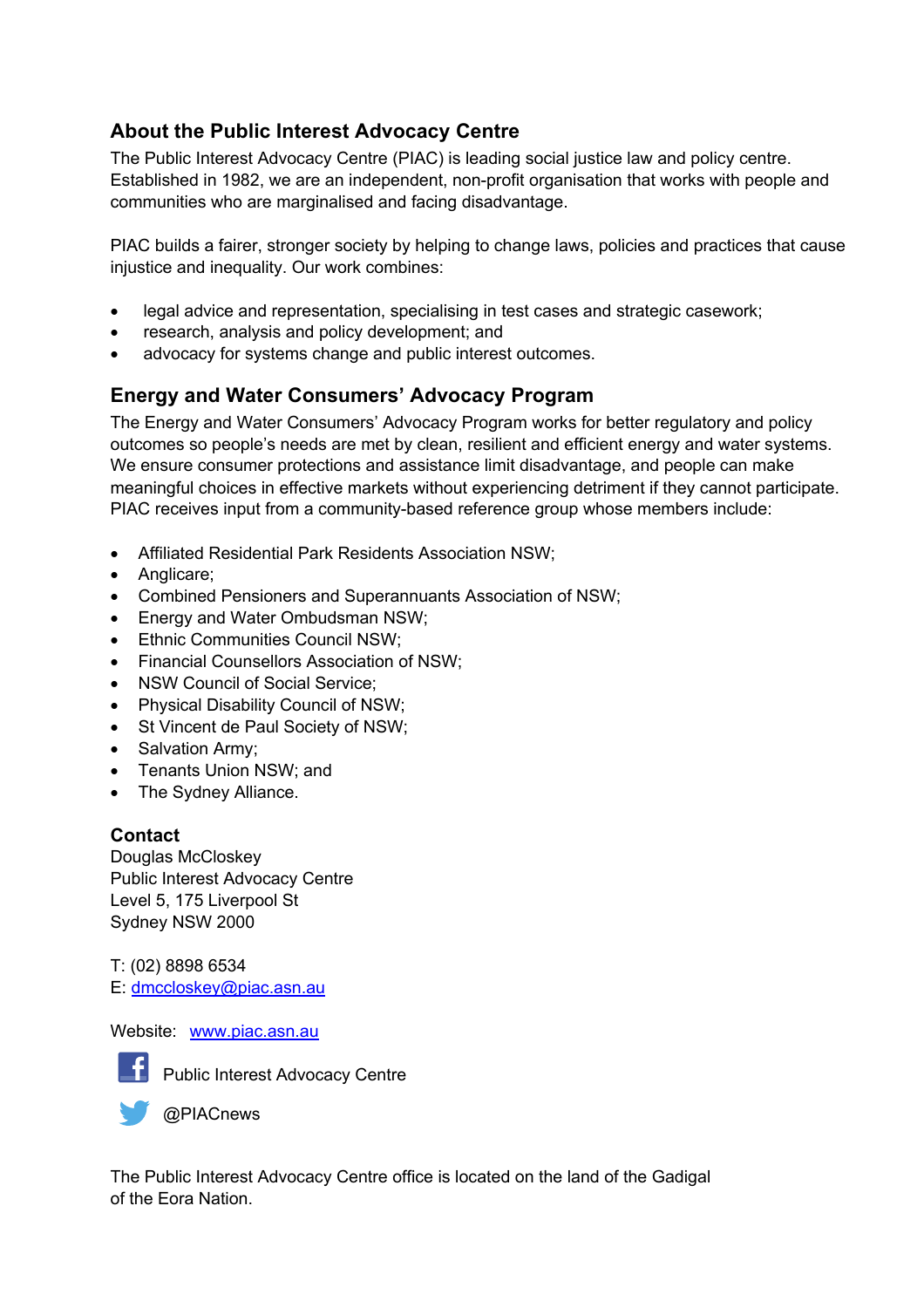# **Contents**

| Ensuring consumer interest and protection in the use of Natural gas          |  |
|------------------------------------------------------------------------------|--|
|                                                                              |  |
|                                                                              |  |
|                                                                              |  |
|                                                                              |  |
|                                                                              |  |
|                                                                              |  |
|                                                                              |  |
|                                                                              |  |
| Questions 8: Extension of the transparency mechanisms to natural gas         |  |
|                                                                              |  |
| Question 9: Extension of the transparency mechanisms to constituent gases  7 |  |
| Question 10: Trading natural gas equivalents in the facilitated markets 8    |  |
| Question 12: Unaccounted for gas in the facilitated markets 8                |  |
|                                                                              |  |
|                                                                              |  |
|                                                                              |  |
|                                                                              |  |
|                                                                              |  |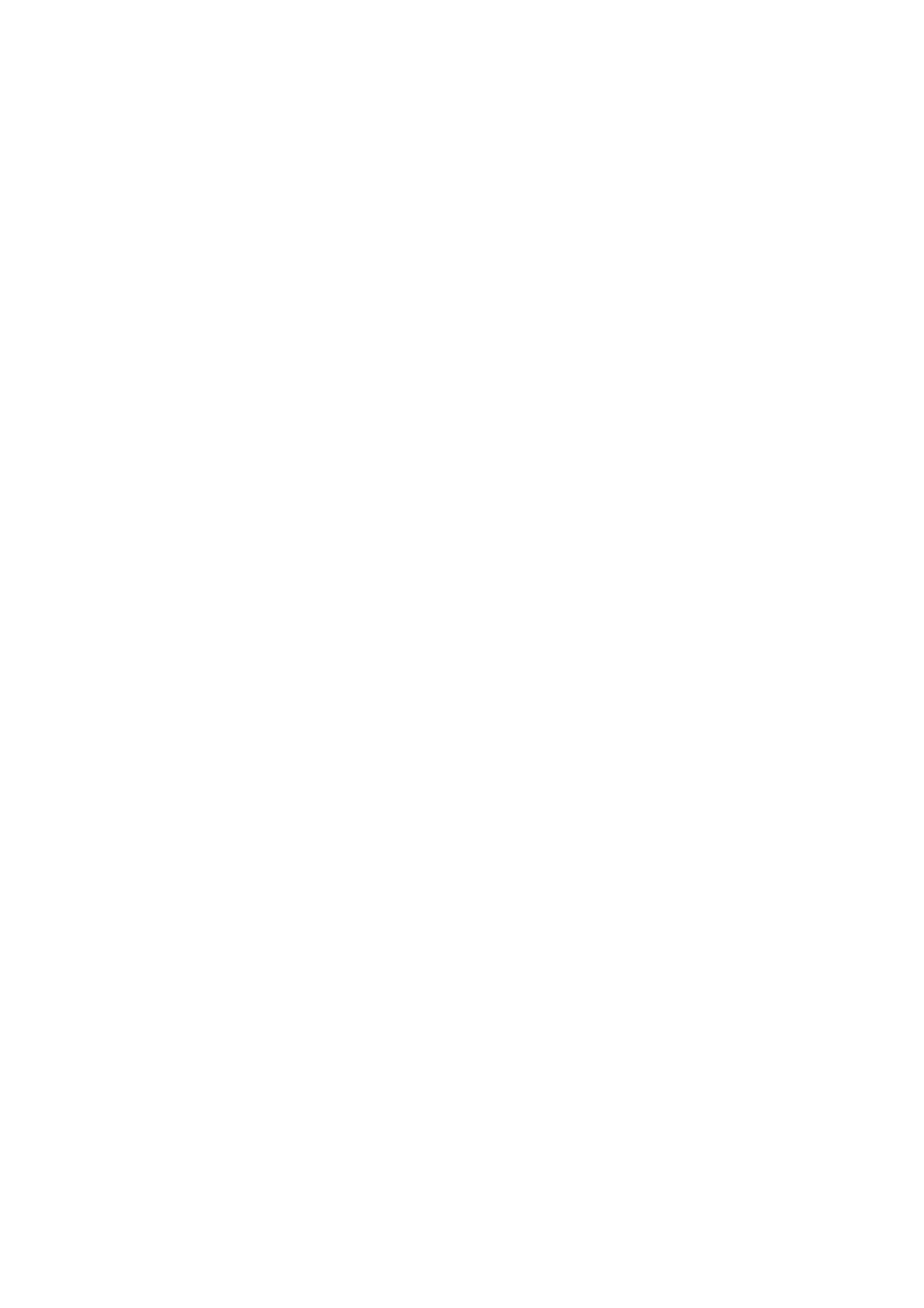# **Introduction**

The Public Interest Advocacy Centre (PIAC) welcomes the opportunity to respond to the Australian Energy Market Commission's (AEMC) Consultation Paper (the Paper) Review into extending the regulatory frameworks to hydrogen and renewable gases.

PIAC submits the use of Natural Gas Equivalents (NGE) is not in the interests of consumers. Consumers do not benefit from the introduction of NGEs and it would likely result in cost increases for them.

If the use of NGE products is allowed in existing gas networks, measures must be taken to ensure genuine equivalence of the quality, safety and efficiency of the products delivered to consumers. The interests of all energy consumers must be prioritised in all decisions impacting the future of the energy system.

The Energy Ministers' vision of an export future for hydrogen must not be subsidised by energy consumers. It is not appropriate for the use of hydrogen and other gases in gas networks to underwrite or subsidise potential export industry opportunities. Neither does it justify modifying gas networks, which will increase costs for consumers, reduce the quality and efficiency of gas delivered to consumers, and impede the efficacious decarbonisation of the energy system.

# **Credible climate responses in the consumer interest**

Accelerated action to reduce and eliminate greenhouse gas emissions from our energy system is urgently required. Eliminating methane emissions is increasingly recognised as a priority to achieve agreed emissions and global temperature targets.

The case for high levels of hydrogen and other gases in gas distribution networks is contested. Many independent technical and economic specialists regard it as unviable and much less efficient than electrification alternatives.

The emissions reduction impact of blending hydrogen and other gases in gas networks at low levels is negligible at best. Depending on the source of the blended gases, it is likely blending would result in absolute emissions increases.

The questionable benefits must also be weighed against the readily available, proven alternatives such as rapid electrification. The climate and consumer benefits of rapid electrification may be delayed or undermined by pursuing doubtful and costly gas alternatives - for instance, by duplicating fixed network costs and undermining the scope to use heating and water-heating loads to balance the electricity system more efficiently and affordably for consumers.

If hydrogen blends, NGEs or other fuels are allowed in gas networks, their utility, efficiency and long-term benefit to consumers must be demonstrated, compared to the credible alternatives. The National Gas Objective (NGO) and National Energy Retail Law (NERL) require decisions to be made in of the long-term interests of consumers. The future composition of energy networks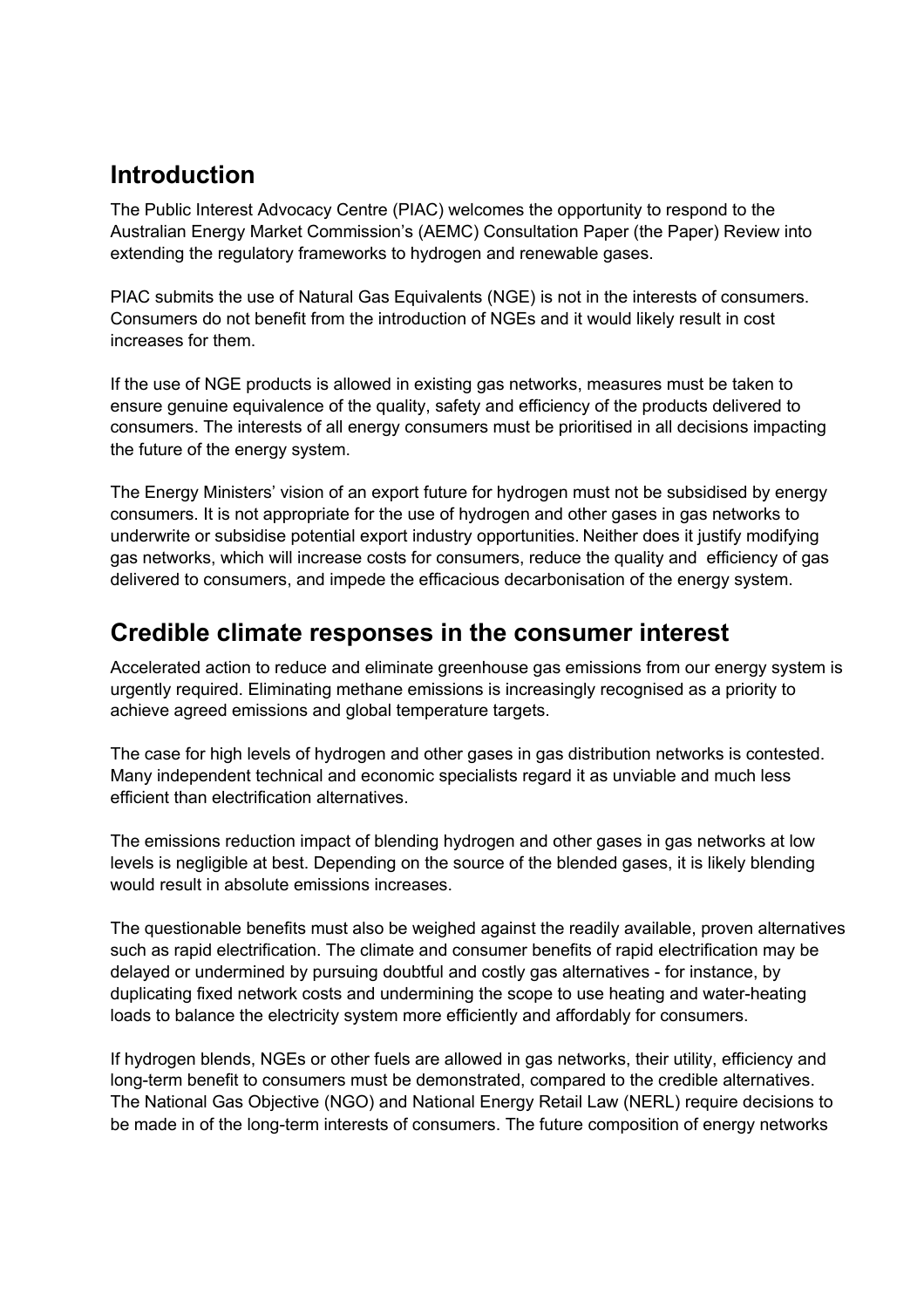must evaluate the efficiency of energy and whether a continued role for gas networks in a decarbonised future is in the long-term interests of consumers at all.

# **Ensuring consumer interest and protection in the use of Natural gas equivalents**

PIAC agrees that if Natural Gas Equivalents are introduced to gas networks the regulatory framework will need be expanded to protect the interests of consumers. The National Gas Law (NGL) National Gas Rules (NGR) and National Energy Retail Regulations (NERR) should be reviewed to ensure continued efficiency and consistent consumer protection where NGEs are used in gas distribution networks.

The definition and accommodation of NGEs must focus on suitability of consumption on equivalent terms with Natural Gas (NG). Equivalence must be assessed holistically and ensure there is no impact on the:

- safety of the network,
- life of network assets.
- cost of providing gas through networks,
- safety of consumers,
- utility, efficiency, or life of consumer appliances, and
- effectiveness and accuracy of metering and billing for consumers.

# **Other gases**

PIAC opposes the extension of the NGL and NERL to accommodate the introduction of other gases (OG).

Australia's existing gas appliances and transmission networks are not built for hydrogen, and only able to accommodate very low-level blends at best. Some industrial processes cannot tolerate any hydrogen. Any amount of hydrogen significant enough no materially reduce emissions would require expensive appliance replacement or upgrades and the overhaul of many safety standards and measures (such as replaced fire alarms, leak detection and ventilation systems) for businesses and households using gas. Changes, replacements, and upgrades would be required throughout gas networks.

Extending the legal and regulatory frameworks now, prospectively, has real risks for the ability of the energy frameworks to support an energy system that is as affordable, efficient, safe, and reliable. The existing framework was created to ensure the infrastructure providing essential services to, and regulated returns from, the community was operated transparently, efficiently, and affordably in the interests of consumers.

The community's need for the existing gas infrastructure and the gas it provides is established. This does not apply to OG products, which may be so different from existing gas as to require an largely new network and the complete replacement of gas appliances. If the future case for these products is demonstrated, their value for consumers and the community proven, it will be reasonable to consider how that need should be met, and regulated. As distinct products they will

2 • **Public Interest Advocacy Centre** • Submission to Review into extending the regulatory frameworks to hydrogen and renewable gases: consultation paper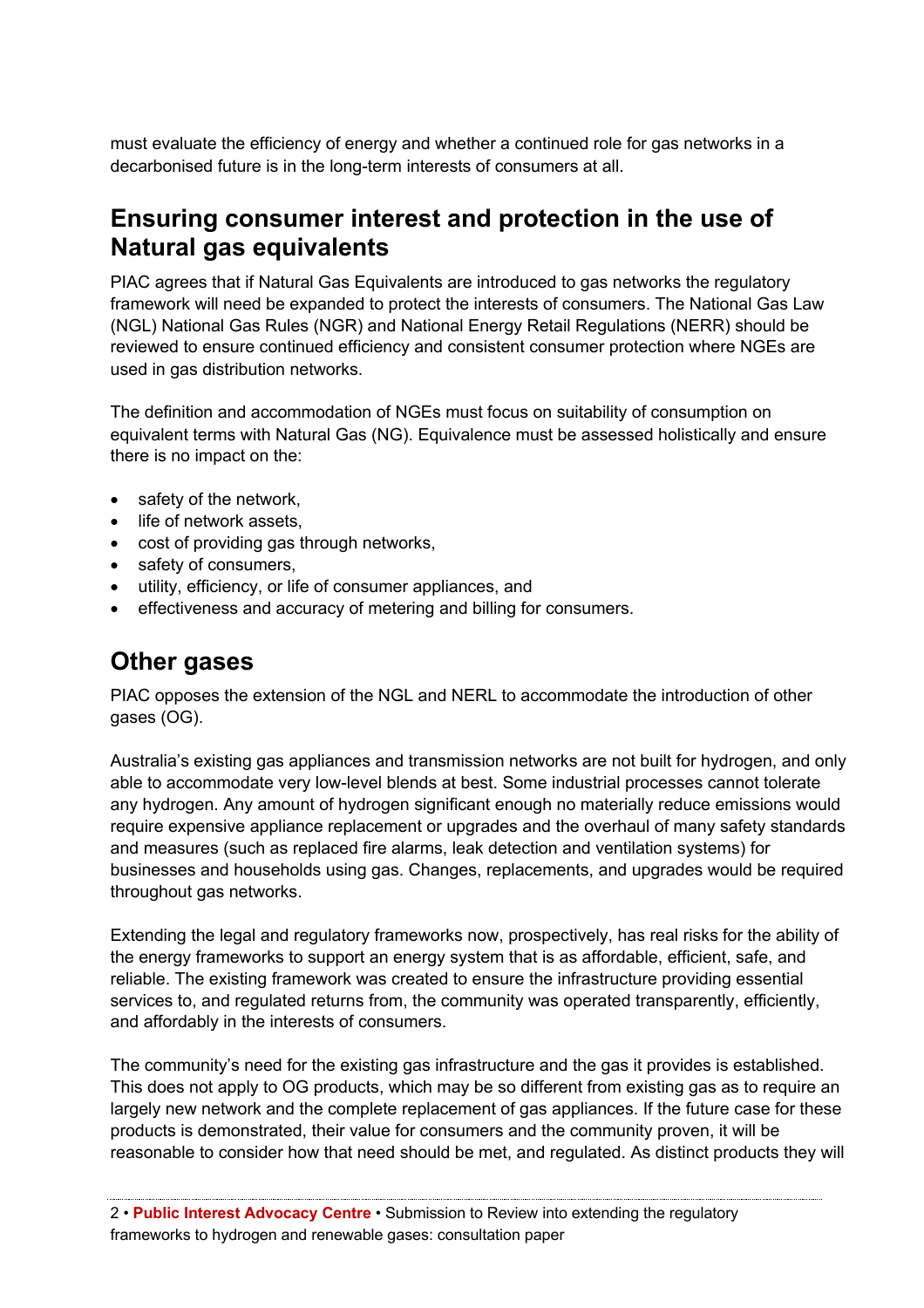have distinct properties. They will have distinct consumer safety, reliability, quality, security, efficiency, and choice considerations. This will require an appropriate legal and regulatory framework if the need for OG products and their value to the community is demonstrated. That is not yet the case and it would be inappropriate to use the current legal and regulatory framework for such a prospective, risky, and unproven purpose.

## **Responses to consultation paper questions**

### **Question 1: Scope of the review**

#### **1. Do you agree with the Commission's preliminary position on the scope of this review?**

The Commission must consider whether the proposed reforms are in the long-term interests of all energy consumers. The Commission has been tasked with considering what would be required to implement the proposed policy of low-level blending in gas networks. But any reforms should consider the energy system (and all energy consumers) as a whole, rather than a narrow consideration of gas consumers and gas networks.

#### **Questions 2: Assessment framework**

#### **1. Do you agree with the Commission's proposed assessment framework for this review?**

PIAC broadly agrees with the scope of the proposed assessment framework with the following comments:

#### • **Total energy network efficiency**

The Commission has responsibility to consider the long-term interests of all energy consumers with respect to the efficiency of the energy system as a whole. The potential of the proposals to introduce inefficiency and cost to gas networks, as well as undermine long-term efficiency gains in electricity networks should be assessed.

#### • **Allocative efficiency**

An assessment of allocative efficiency should consider whether the changes enable NGEs and constituent gases to be allocated to their highest value use. In the case of NGEs and constituent gases consideration of value should also include an assessment of climate mitigation impact relative to cost. Assessment of allocative efficiency should also consider allocation of climate policy and energy transition costs across both electricity and gas networks to areas that deliver greatest long-term value to consumers.

#### • **Productive efficiency**

A proper assessment of productive efficiency is central to the consumer interest. It is implausible that hydrogen, in particular, could be cost competitive with existing gas sources. It is vastly more expensive as an additive, and reduces the efficiency of the gas products it is blended with. Productive efficiency of NGEs should also be considered relative to electrification alternatives.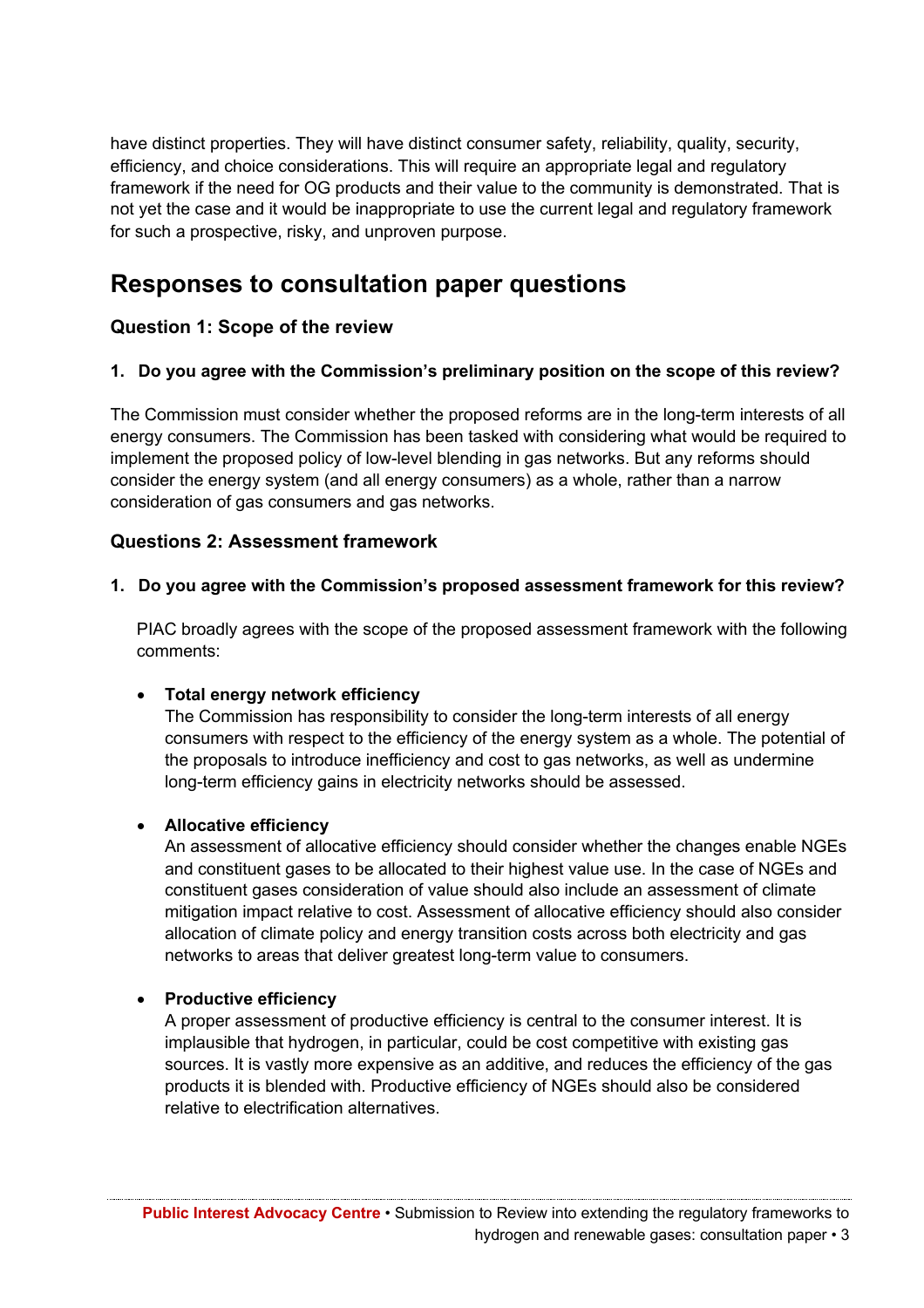#### • **Dynamic efficiency**

This must consider impact on the promotion of efficient investment in both electricity and gas distribution and transmission networks over time, in terms of the implicit objective of the proposals, asking: Do the reforms contribute to the most efficient investments in emissions reduction?

#### • **Innovation**

Innovation must be assessed in terms its purpose. Innovation is not a benefit in and of itself, and has merit only when it brings about tangible benefits for consumers. This includes improving the efficiency of the energy system and contributing to emissions reduction.

#### • **Implementation considerations**

This assessment must consider if the proposed measures are targeted, fit for purpose and proportionate to the issues they are intended to address. A priority will be clearly establishing whether the stated objectives are in the consumer interests. The objective provided by Energy Ministers to 'pursue hydrogen export opportunities' arguably is not relevant to the AEMC's requirements to consider and promote the long-term interests of energy consumers with respect to price, efficiency, quality and safety of service. The proposed changes may contribute to the objective of Energy Ministers, but it would do so at the cost of consumer interests and efficient investment in the energy system.

#### • **Decarbonisation**

PIAC strongly supports the prioritisation of rapid decarbonisation of the energy system and including decarbonisation as a key assessment criterion for the proposal. This assessment must also consider the materiality of decarbonisation and whether the proposals will result in direct material reductions in methane and carbon emissions.

This assessment must also consider the contingency of the decarbonisation potential of the proposals and what is required for them to result in material reductions in methane and carbon emissions.

This assessment must also consider the relative decarbonisation impact of the proposal compared to energy system alternatives (such as electrification) and the potential for the proposals to impede or undermine less costly, more efficient, and more material decarbonisation by making the full benefits of electrification harder to realise.

#### • **Quality, safety, reliability, and security of supply**

This assessment criterion is central to determining whether the proposals are in the consumer interest. Priority should be given to assessing the impact on the quality and safety of supply. Consideration of the quality of supply should also include consistency of the quality of supply.

#### • **Consumer protections**

This assessment criteria should consider the potential for the proposals to increase costs for all consumers and the impact this would have on energy affordability and increasing consumer vulnerability.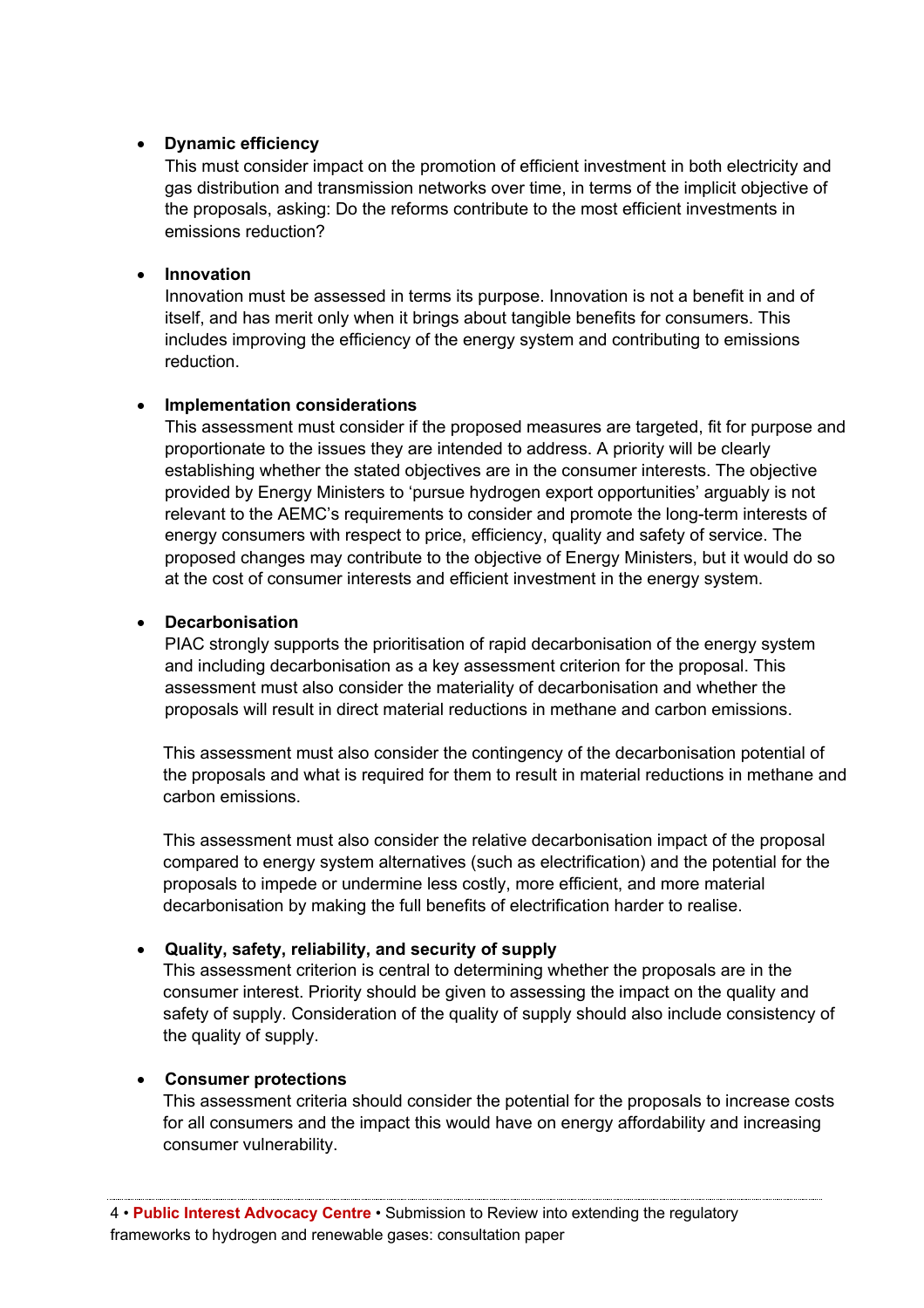This criterion should also consider the direct implications for consumers ability to accurately monitor their usage, receive consistent outcomes from their gas supply, and be billed consistently and accurately for their usage. Consistency of supply and clear lines of responsibility for gas outside required specifications should also be considered as part of this assessment.

#### **Question 3: Supplier access to pipelines**

**2. Do you think service providers should be required to publish information on where connections by suppliers of natural gas equivalents or constituent gases would be technically feasible, or should this just be left to negotiations?** 

PIAC agrees that service providers should be required to publish information on pipeline feasibility.

#### **Question 4: Ring fencing arrangements**

#### **1. Do you think the ring-fencing exemptions in the NGR should be amended to accommodate trials by service providers? Why?**

The NGR should not be amended to accommodate trials by service providers. Trials are likely to require augmentation of aspects of network infrastructure and processes that impact on network costs. Trials may also be seen as a basis for further augmentation, expansion, and extension of networks, with material implications for costs recoverable from future consumers. It is not appropriate for service providers or related ring-fenced entities to be able to undertake activities that will create a revenue case or an increased cost recovery requirement from their regulated network business, that is not in the long-term interests of consumers.

#### **2. If so, do you think there should any limit on the volume of service providers should be able to produce, purchase or sell (eg up to the unaccounted for gas level)?**

Network service providers should not be able to produce, purchase or sell gas. PIAC would be concerned to see any service provider volume limit linked to unaccounted for gas (UAFG). Linking a service provider limit to UAFG may create a perverse incentive to not address and minimise unaccounted for gas in order to produce, purchase or sell a higher volume of gas.

UAFG is a material climate risk representing potential fugitive methane emissions that must be addressed. UAFG is also an inefficiency in the system that adds indirect costs to consumers. Service providers must be responsible for addressing UAFG. They should have a strong incentive and requirement to transparently monitor, efficiently address and minimise UAFG, to limit both methane emissions and avoidable unnecessary costs for consumers.

**Public Interest Advocacy Centre** • Submission to Review into extending the regulatory frameworks to hydrogen and renewable gases: consultation paper • 5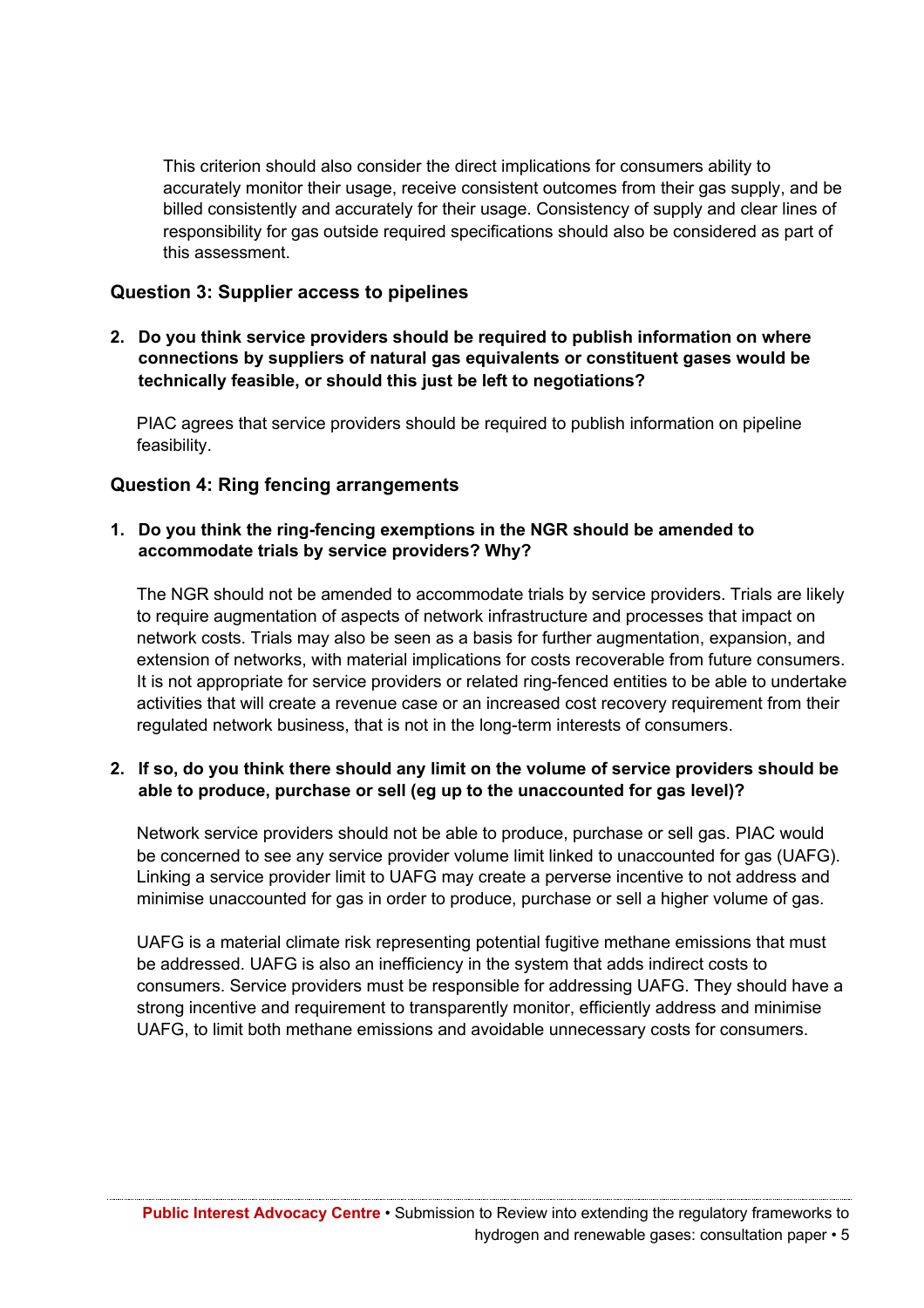### **Question 5: Rules for scheme pipelines**

#### **2. Do you think Part 9 of the NGR should be amended to clarify how government grants or funding are to be treated for regulatory purposes?**

The NGR should be amended to clarify where government grants or funding should be treated as revenue or assets for pipeline businesses for regulatory purposes. Generally, grants should reduce the costs recovered from consumers and in any case should not result in recovery of costs related to activities covered by the grants or revenue, from consumers.

#### **Question 7: Pipeline gas type information**

- **1) Do you think service providers should be required to publish information on;**
	- **a) The type of gas they are licenced to transport in their user access guides and, in the case of scheme pipelines, the access arrangement and access arrangement information? Why?**

Service providers should be required to publish information on the type of gas they are licenced to transport, including composition and cost.

#### **b) Any firm plans to conduct either a trial or to transition the pipeline (or part of the pipeline) to a natural gas equivalent or other gas product? Why?**

If service providers are allowed to proceed with trials or transitions to NGEs they should be required to provide transparent and detailed public information in advance of this intention. Trials or transitions could have material consequences for the ongoing costs of access to the pipeline and gas services provided through them. These are relevant to consumer and user decision-making. Consumers may wish to disconnect from the gas pipeline at a point of appliance replacement, electrify and avoid inefficient costs involved in the provision of networked gas equivalents. Trials or transition decisions also have consequences for the utility of the gas provided, it's cost and efficiency in operating appliances. Consumers should be notified of this well in advance of any proposed commencement.

#### **2) Do you think this information should also be reported on the AEMC's Pipeline Register?**

Information on intention to initiate trials or transitions should be reported on the AEMC's pipeline register.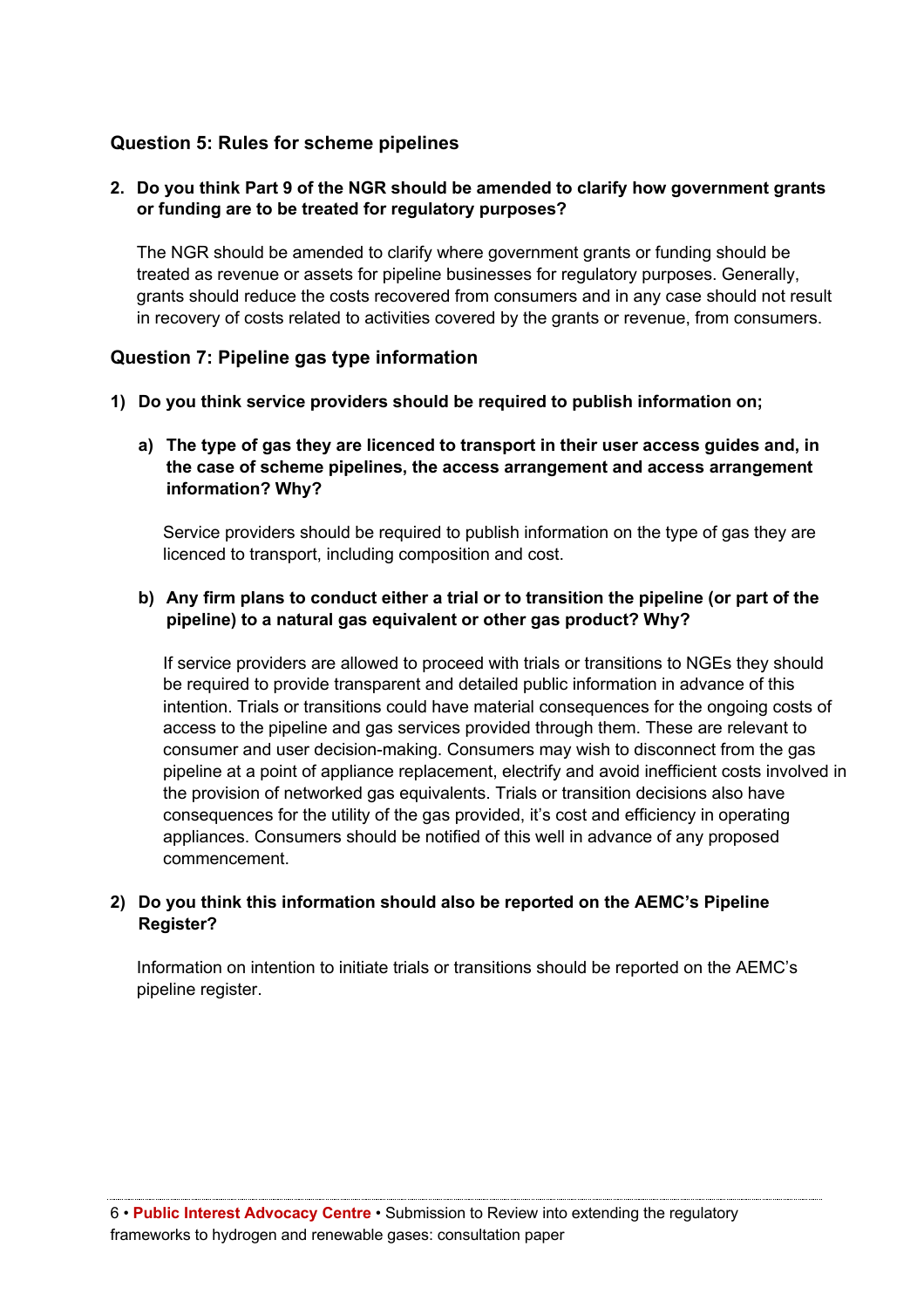### **Questions 8: Extension of the transparency mechanisms to natural gas equivalents**

**3. Should blending facilities be treated as production facilities for the purposes of the Bulletin Board, GSOO, and VGPR, or should specific reporting obligations be developed for these facilities? Why? If you think specific** 

Blending facilities would appear to fill an equivalent function to a production, compression and injection facility and should be regulated and required to report accordingly.

### **Question 9: Extension of the transparency mechanisms to constituent gases**

- **1. Do you think the following transparency mechanisms should be extended to the facilities and activities involved in the supply of constituent gases as part of the initial rules package or should the applications of one or more be deferred until a later process? Why?**
	- **a) The Bulletin Board** Yes
	- **b) The GSOO** Yes
	- **c) The VGPR** Yes
	- **d) The compression and storage terms and prices** Yes
	- **e) The AER's gas reporting functions** Yes

Facilities and activities involved in the supply of constituent gases should be brought into the transparency mechanisms as part of the initial rules package. These activities contribute to material costs to NGE products even at low levels and should be subject to equivalent transparency measures from the outset. This is crucial to ensure efficient decision making can be informed by transparent information regarding the costs of activities contributing to the supply of NGEs

- **2. If you think the transparency mechanisms should be extended as part of the initial rules package:**
	- **a) What facilities do you think should be captured?**

All facilities should be subject to transparency mechanisms as part of the initial rule changes.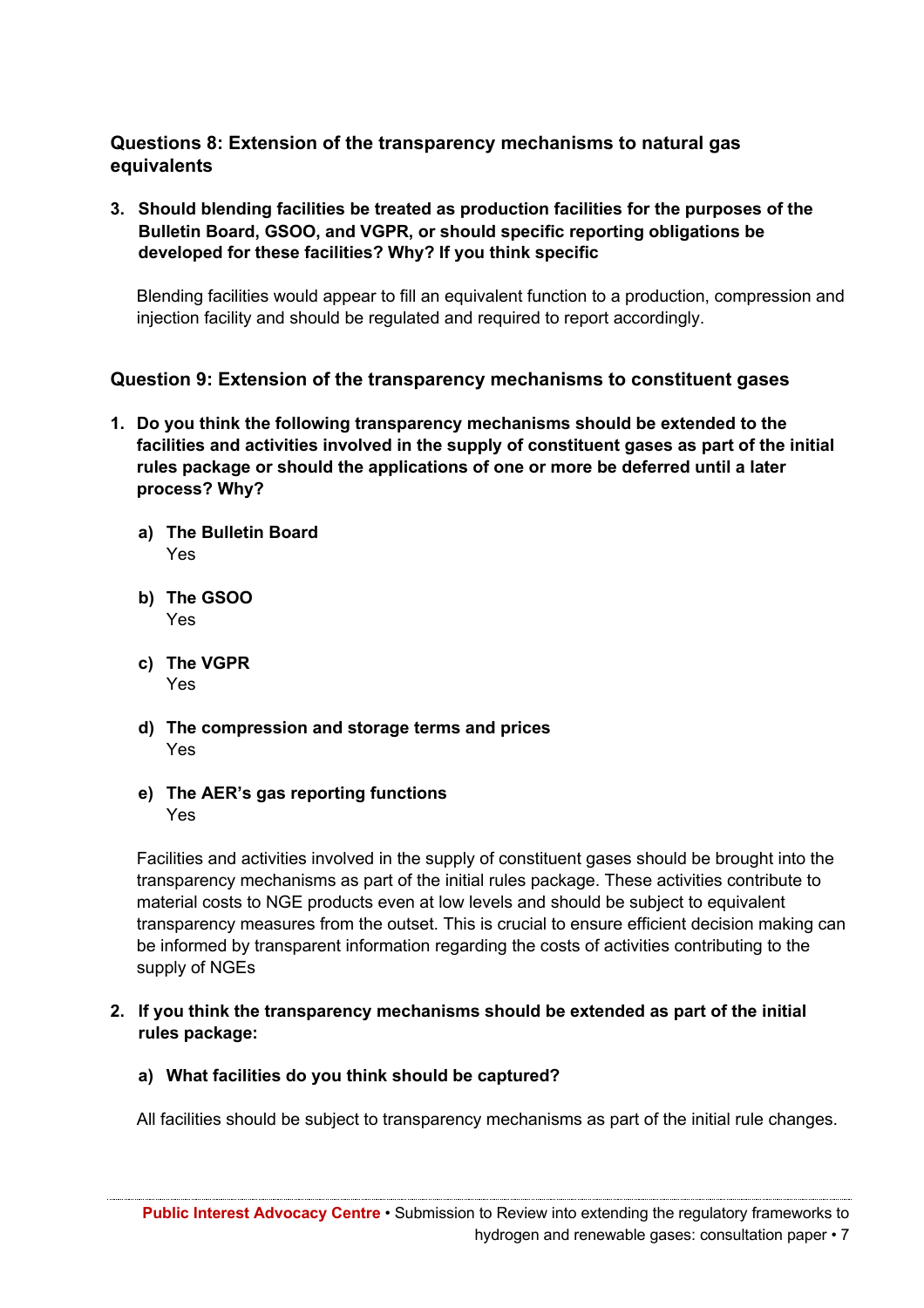### **Question 10: Trading natural gas equivalents in the facilitated markets**

#### **1. Do you think natural gas equivalents should be traded through the facilitated markets, or outside of the facilitated markets?**

NGEs should be treated as equivalent products where they are allowed. Trade in NGEs should be undertaken through the facilitated markets.

### **Question 12: Unaccounted for gas in the facilitated markets**

**1. Do you think initial trials involving the injection of natural gas equivalents into the distribution system should be accommodated by amending jurisdictional arrangements for UAFG?** 

UAFG should not be linked to the injection of NGEs. UAFG is a material emissions issue that should be addressed as part of emissions reductions measures. UAFG could represent a material contribution to methane emissions through fugitive losses across the network. UAFG is also a source of inefficiency in the network, contributing to additional costs borne by consumers.

Strong incentives to transparently identify, monitor and reduce UAFG should be implemented and retained to ensure methane emissions from the network are minimised, and excess costs to consumers removed. Linking UAFG to NGE injection trials may create a perverse incentive to not be transparent in accurately identifying UAFG or working to reduce it. Any trials to inject NGEs should be derived and limited independently of the level of UAFG.

#### **Question 15: Gas specification in the facilitated markets**

**1. In relation to the STTM, do you think Part 20 of the rules should be amended to clarify that AS 4564-2005 can be augmented or replaced to accommodate blending in certain parts of the STTM distribution systems? Are any other changes required, including to accommodate impacts on connected transmission pipelines?** 

PIAC does not support any measures undermining the integrity or consistency of gas specifications. Consumers must have the quality, safety and efficiency of gas provided through pipelines maintained consistently and reliably. No amendment to the rules should allow uncertainty in relation to the standards and specifications. If NGEs are not able to meet agreed standards for gas they should not be regarded as genuine equivalents. PIAC strongly disagrees with any changes to rules that may 'accommodate' impacts on connected transmission pipelines, where this may increase safety, security and reliability risks.

### **Question 16: Blending constraints in the facilitated markets**

**1. Who should be responsible for the creation of natural gas equivalent blends and ensuring that these remain consistent with revised gas specification?** 

Gas distribution networks service providers, as the entities responsible for distributing gas to consumers, should be responsible for ensuring services meet specification standards. The

8 • **Public Interest Advocacy Centre** • Submission to Review into extending the regulatory frameworks to hydrogen and renewable gases: consultation paper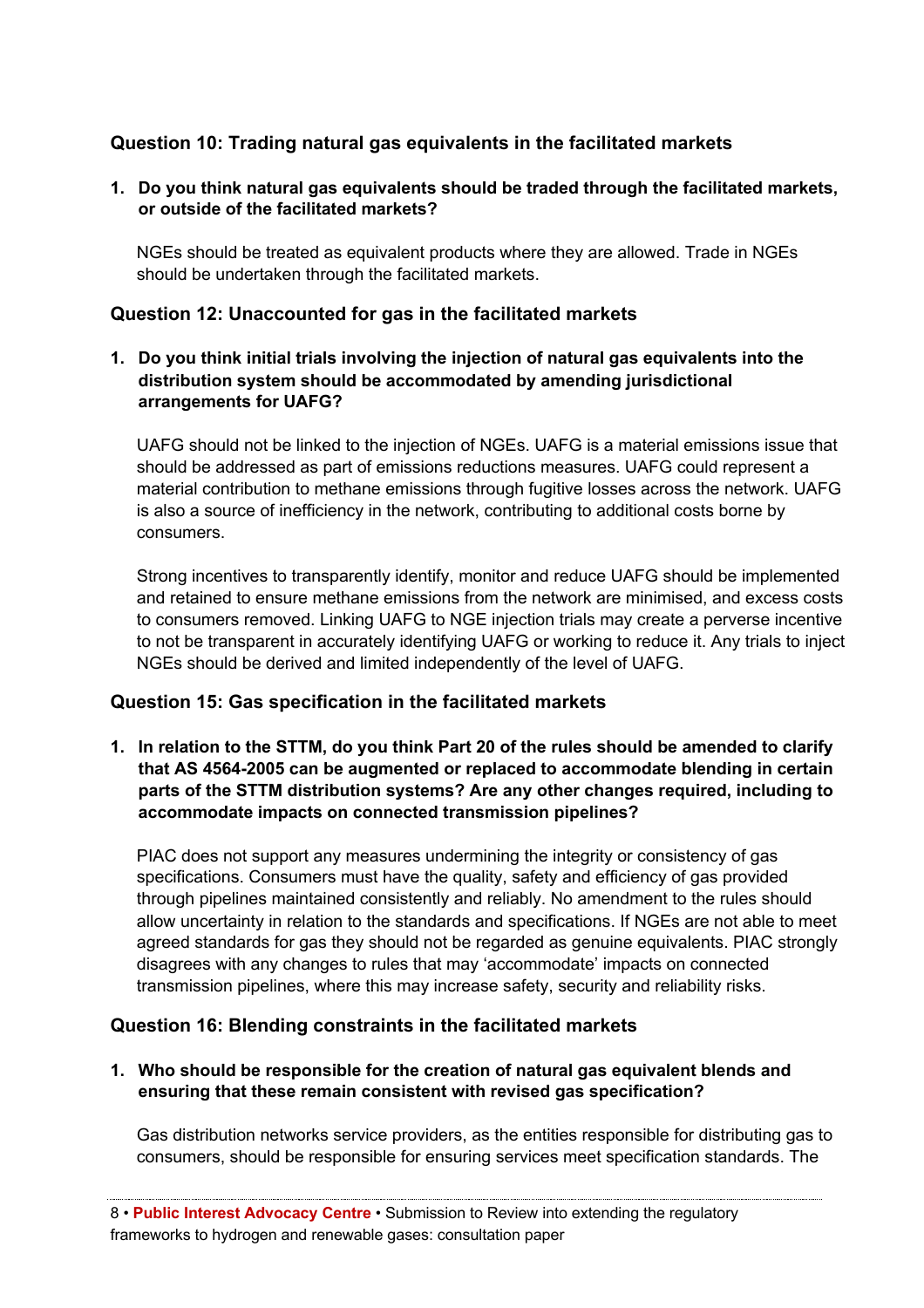Australian Energy Market Operator (AEMO) should be given powers to monitor this responsibility and ensure any NGE is supplied within required specifications parameters. Ensuring that specifications and standards are met consistently must be a priority to support the ongoing safety quality and efficiency of services to consumers.

#### **Question 19: Other potential issues in the regulated markets**

#### **1. Are there any issues the AEMC should consider in relation to the recovery of the cost of the renewable component of the natural gas equivalent from retail customers, for a natural gas equivalent?**

PIAC does not consider it appropriate to refer to additional constituent gases as renewable where the source of those gases is not yet known or certain. Many potential constituent gases, including hydrogen, may involve the production of greenhouse gases or be produced through emissions intensive processes. The AEMC should ensure any use of the term 'renewable' is only applied where it is accurate. Considering the prospective nature of the proposed changes to regulations, it would be more appropriate to refer only to 'constituent gases' at this stage.

The AEMC should consider the source of constituent gas and the emissions involved in its production. A constituent gas should only be considered renewable where its production involves no net emissions.

The AEMC should also consider the materiality of the contribution any constituent gas makes to the reduction emissions from the gas supplied. There should be transparent information regarding the overall emissions 'discount' or reduction enabled through any NGE. This figure should be a clear comparison to natural gas emissions and the level of emissions involved in an equivalent use of NGEs (that is the emissions embodied in the amount of NGEs required to deliver an equivalent heating value or undertake an equivalent practical process, for instance running benchmark gas water heater.

Retailers should not be able to charge consumers a premium for NGEs based on it being a 'cleaner, greener or more renewable product' where this is not universally accurate. PIAC considers it more appropriate for NGEs to be compared to zero emissions energy solutions, such as decarbonised electricity.

#### **2. Are there any issues the AEMC should consider in relation to retail competition and consumer choice as a consequence of the introduction of natural gas equivalents?**

Retailers should not be able to charge consumers a premium for NGEs based on it being a 'cleaner, greener or more renewable product' where this is not a reasonable reflection of the impact of the gas.

#### **Question 20: Consumer protection framework**

**1. Do you consider changes are required to the consumer protection framework to reflect the physical properties of natural gas equivalents compared to natural gas? Specifically:**

**Public Interest Advocacy Centre** • Submission to Review into extending the regulatory frameworks to hydrogen and renewable gases: consultation paper • 9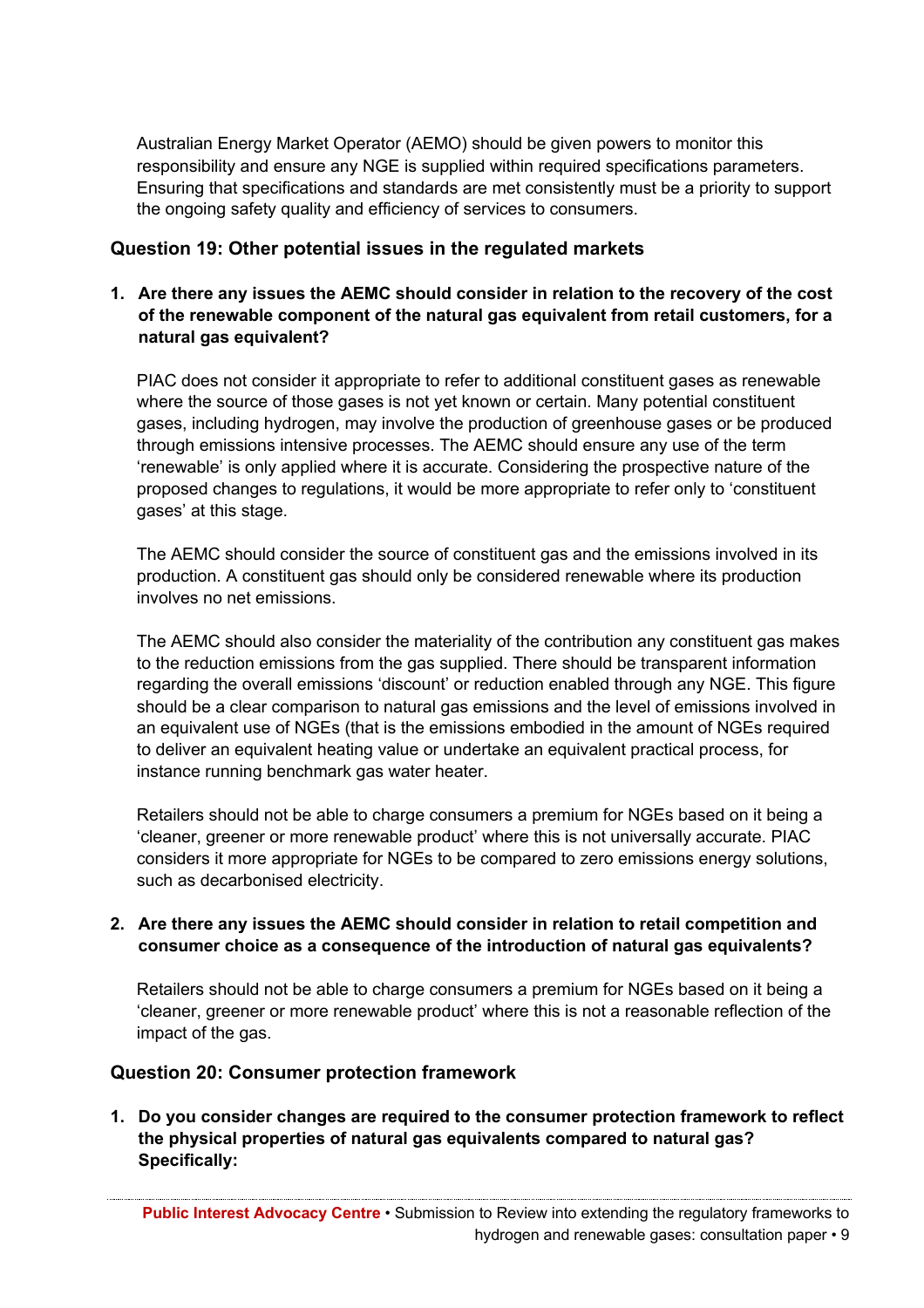**a) Should retailers be required to notify existing customers prior to the transition from the supply of natural gas to a natural gas equivalent that the customer is now being supplied with natural gas equivalent and the changes the customer may see in relation to the quantity of gas metered at their premises following the transition?** 

PIAC's preference, if NGE supply is allowed, is for NGEs to be genuinely equivalent, to the point that they are functionally indistinguishable from NG products. Where NGE products are not direct equivalents and may result in changes to efficiency, quality, consistency or affordability of gas services, retailers must be required to provide clear and consistent information to consumers regarding the reason for this. Genuine equivalence should not impact the consumer and the utility, safety and efficiency (or cost) of their supply.

Metering and billing should promote information provision for consumers. Where there are differences in volume of gas required to enable the same consumer outcomes, the metering and billing arrangements should be such that this has no impact on the consumer. If a higher volume of NGE is required to deliver the same outcome, but this higher volume will be delivered at an equivalent cost, then retailers need not be required to provide additional information. Household consumers are not generally aware of the detailed numbers related to their energy consumption and focus on the impact of that energy consumption (that is how much energy is required to deliver an impact and how much that impact costs). If higher volume is simply a property of the NGE and will not result in changes to impact or costs, there is no need to provide specific information on volumes that may increase consumer confusion. This consideration may be different for larger commercial or industrial customers.

**b) Should the model terms and conditions for standard retail contracts and the minimum requirements for market retail contracts be amended to make clear if the supply of gas under the contract is a supply of natural gas or natural gas equivalent?** 

PIAC prefers that any use of NGEs is based on them being equivalent and indistinguishable from existing gas. This would involve no impact on consumers or pipelines and reduce the need for specific terms or recognition in supply contracts.

Where NGEs are not direct equivalents, contracts must support informed consent by consumers and ensure consumers are aware the gas provided will be an NGE. This should set out the range of impacts resulting from the use of an NGE, higher cost and lower quality and efficiency than the equivalent NG. Where a 'range' of gases or levels of blends will be provided through the contract, this should also be made explicit in supply contracts.

#### **2. Do you consider that customers should be informed if price variations occur because of the transition to natural gas equivalents?**

10 • **Public Interest Advocacy Centre** • Submission to Review into extending the regulatory frameworks to hydrogen and renewable gases: consultation paper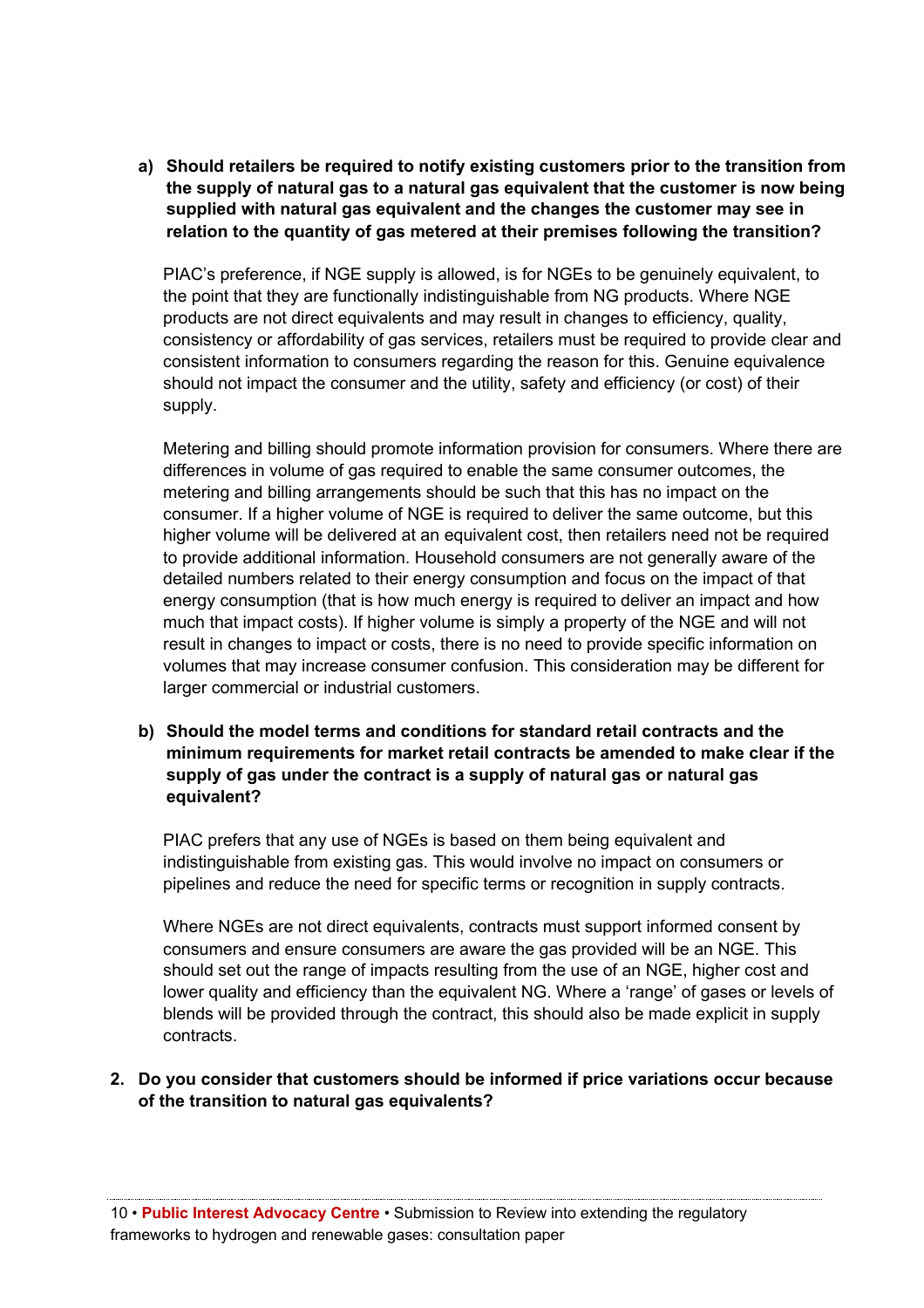PIAC does not support the introduction of NGEs increasing prices for consumers and it should not be acceptable for retailers to charge consumers higher prices for a product sold as an 'equivalent'. Any consumer price premium is unreasonable where they have no choice in accepting and receive no benefit from the use of that equivalent. It would be particularly unacceptable if the use of that NGE involved a relative reduction in utility or quality of service. Where NGE products are allowed any cost impact of the use of NGE products should be clearly indicated to consumers. Consumers must have access to the information required to make informed decisions and understand their usage and costs. This includes what is driving any cost changes and make informed assessments as to the value of retaining a gas connection or electrifying and achieving more rapid and efficient decarbonisation.

The costs of accommodating NGEs, and its relatively poor impact on emissions reduction, must be able to be compared with the costs of electrification and improved electricity network efficiency. The costs of accommodating NGEs must be clearly revealed to enable this assessment and effective decision making on an individual and systemic level.

**3. How should the risks of 'off spec' natural gas equivalents be allocated under the NERL and NERR? Is the existing allocation of risk for the quality of natural gas appropriate if distributors have responsibility for creating natural gas equivalents (for example, through the operation of blending facilities?? What is the appropriate mechanism for managing loss suffered by customers as a result of 'off spec' natural gas equivalents?** 

It is unacceptable for consumers to bear risk or cost impact from the provision of 'off spec' gas, including NGEs. Consumers rely on gas delivered within safety and quality specifciations and cannot manage any impacts of gas outside these specifications. Specifications and delivery standards for gases must be adhered to. The existing conditions do not provide appropriate protection to consumers. If changes are made to accommodate the use of NGEs, they should include measures ensuring consistent quality and safety of gas within defined specifications on quality whether NG or NGE. Any risks of the delivery of 'off spec' gases, including NGEs, must be borne by those responsible for providing them and most able to manage them.

Gas network service providers are most capable of continuing to manage the specifications of the service (such as composition, quality, pressure, flow) and should be the entities responsible for any risk of delivery outside of specified parameters. AEMO should be given responsibility to monitor networks service provider performance in meeting these responsibilities.

Water service quality specifications contained in operating licences for urban water businesses in NSW are an example of how losses or other consumer impacts can be identified and compensated. A range of different loss categories and impacts could be outlined with criteria as to when they are met, including severity and duration with rebates set accordingly and paid to consumers.

This framework should not place the burden of proof on consumers but make an automatic assumption that any delivery of off-spec NGE to any (and all) consumers results in payment of the appropriate rebate to all.